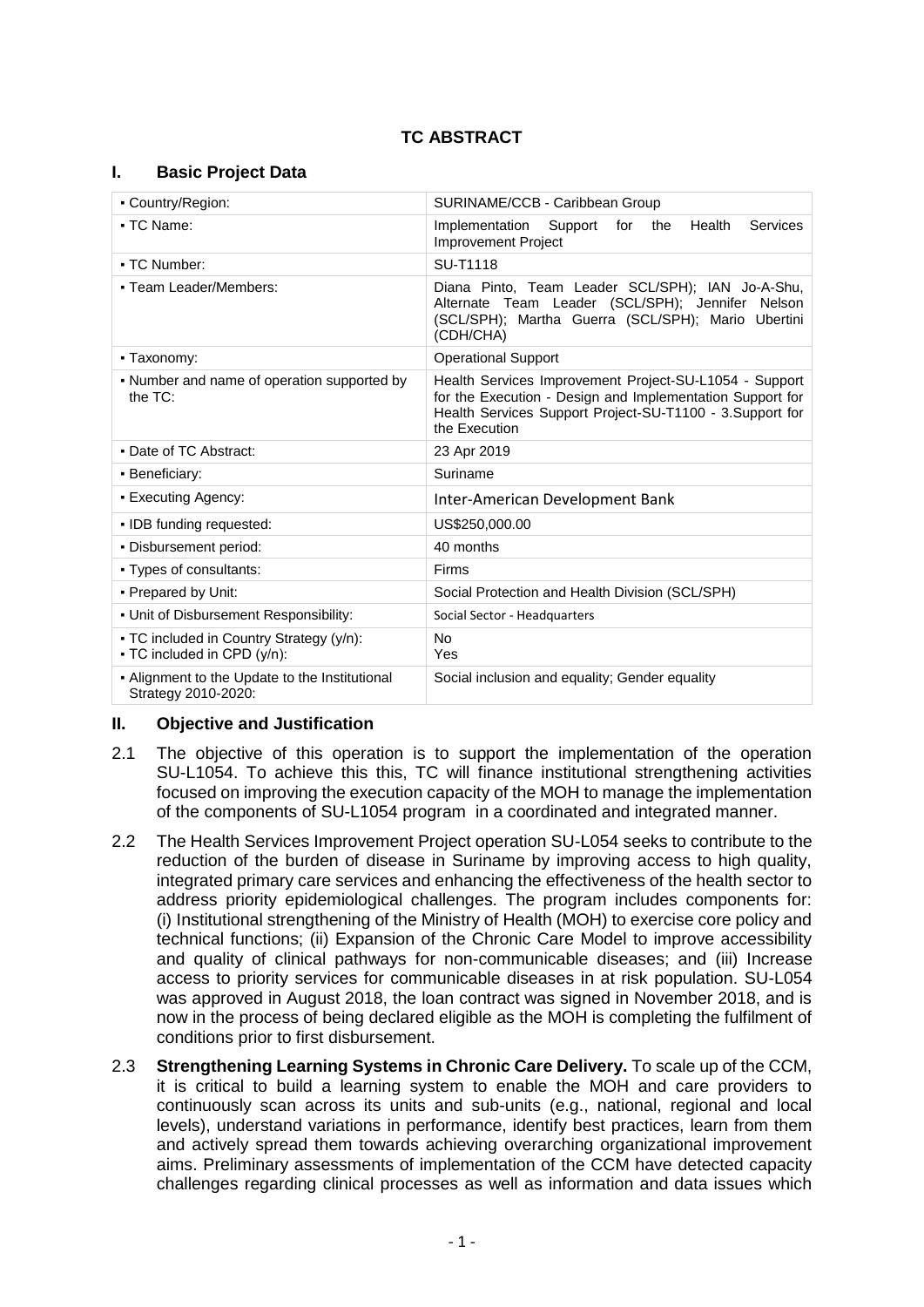point towards the need to provide technical assistance to develop Learning System in Suriname and a Quality Assurance (QA) and a Continuous Quality Improvement (CQI) Strategy.

- 2.4 **Information Systems for Health.** To better guide implementation, IDB, PAHO and the MOH are working together under PAHO's Information System for Health (IS4H) Framework to create one roadmap for digital transformation of the health sector. Preliminary results reveal that there are gaps in IS4H services and functions, which also may be duplicated across units/programs. IS4H activities and resources are not formally identified in program/unit budgets and in any operational plans and it´s often challenging to identify resources for the improvement of activities. Addressing these gaps requires to have a national-level diagnostic for policy dialogue, in addition to creating a baseline to measure progress from the project. This may be achieved through application of existing standard instrument and methodology to measure the access and use of information and communication technologies in the health sector.
- 2.5 **Fiduciary and Procurement Capacity of the Ministry of Health.** The IDB assessed the potential of the Executing Agency (MOH) to fulfill the financial management and procurement responsibilities during the execution of the loan through application of the Platform for Assessment of Institutional Capacity-PACI. The results of the assessment of the fiduciary and procurement areas indicate deficiencies in these areas and therefore, a corresponding need to strengthen the MOH's FM and procurement capacity in order to sustain the sector transformations that will be brought about through the implementation of SU-L1054. Specifically, additional support is required in the procurement and technical supervision of the design and construction of the new administrative headquarters.

## **III. Description of Activities and Outputs**

- 3.1 **Component 1: Institutional Strengthening of the Procurement Capacity of Ministry of Health.** This component will finance technical assistance to strengthen procurement capacity of the MOH. This component will therefore finance an international procurement coach and specific technical architectural and construction advisors to provide support to project procurement under SU-L1054.
- 3.2 **Component 2: Design of CCM Model as an organizational learning system.**  This component will fund an international consultancy to design a Rapid System for Learning and Improvement to develop continuous quality improvement (CQI) strategies and processes. Standards, indicators and critical process will be created and mapped, and assistance will be provided to CCM implementers in: 1) selecting the right interventions to scale; 2) planning for scale; and 3) supervision/helping countries monitor scale. Deliverables include a draft report of the proposed Service Delivery Platform revised for the delivery of the integrated health package of primary health care /CCM for Suriname population, including Basic health benefits plan of health services defined; Roles and Functions to deliver health services defined; Functional Structure of the health network defined; Outreach, screening, and referral mechanisms defined; and Estimation of unitary costs defined and draft of the Quality Improvement Strategy for Chronic Care Model, including Standards, indicators and criteria for quality implementation of Chronic Care Model and draft flow-charts of critical clinical, management and support system processes mapped to be optimized, taking technology into account.
- 3.3 **Component 3. IS4H ICT Infrastructure and System Inventory Assessment.** This component will fund an international consultancy to: 1) create a detailed inventory of current information systems in use by the MOH; 2) conduct an assessment of the current state information and communications technology infrastructure and to estimate the cost of strengthening the infrastructure centrally and for targeted health services networks that will be the focus of facility, infrastructure and program strengthening under